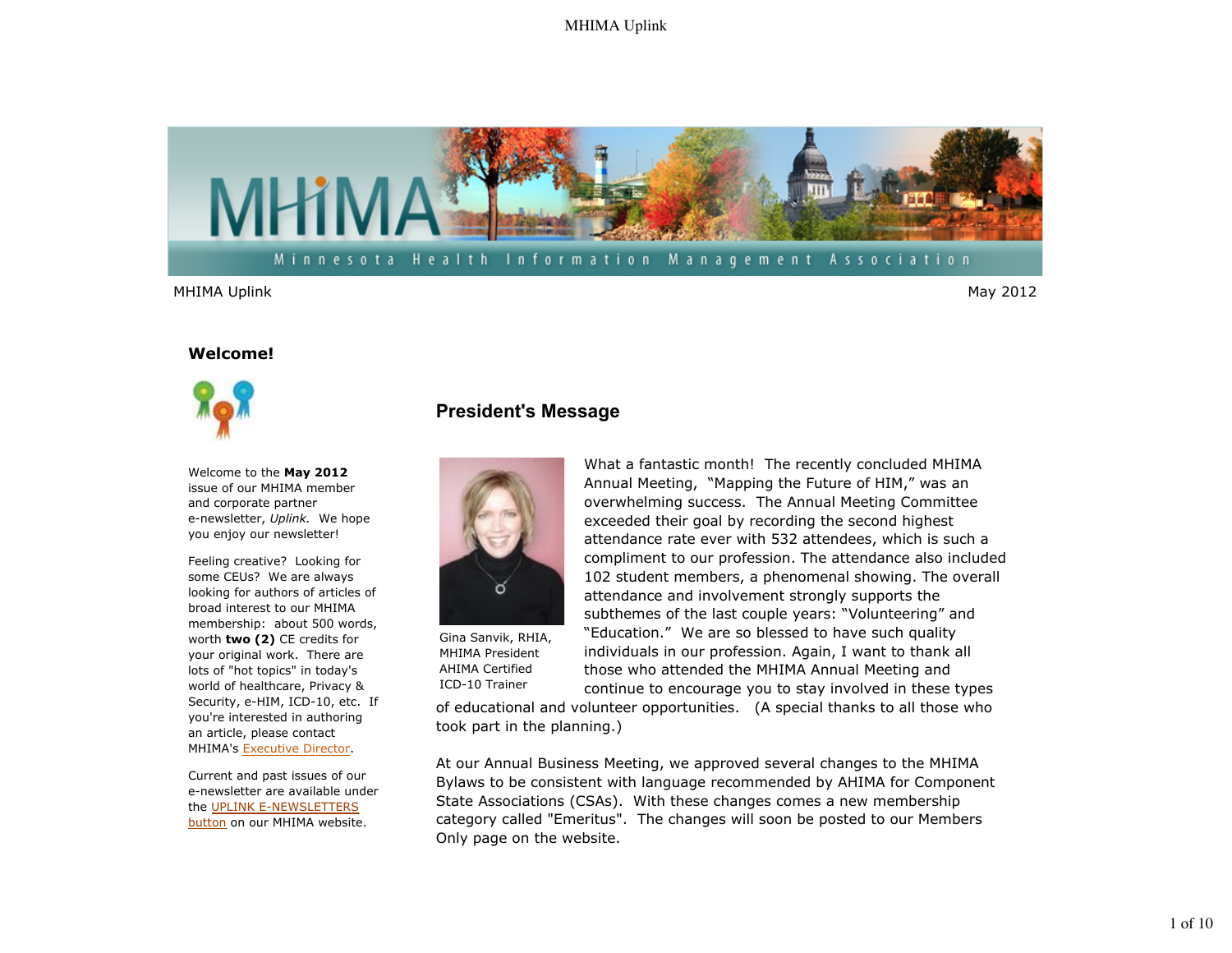**MHIMA Vision & Mission**



**Vision:** The Minnesota Health Information Management Association, together with AHIMA, will set the standard and be the recognized leader in health information management practices, technology, education, research, and advocacy.

### **Mission:** MHIMA is

committed to the professional development of its members through education, networking, and life-long learning. These commitments promote high quality health information and benefit the public, health care providers, and other clinical data users.

Back to Top

# **2012 MHIMA Silent Auction**





Gina and Steph Luthi-Terry, our Distinguished Member

As I serve the last couple months of my term, I'm excited to see the pride, the new involvement, and the passion for our profession. Collectively, we make MHIMA a template for future successes. Remember students, you are our future and I hope the Annual Meeting experience was one that motivates you to get involved. The annual event serves as a catalyst for many aspects in our profession, providing educational sessions and different opportunities to get involved. It also allows us to discuss professional issues and visit with known colleagues

while meeting many new ones.

It is an exciting time in our profession with issues such as Meaningful Use, EHR's, Computer-Assisted Coding, CDI and also ICD-10 on the horizon. As we continue to stride forward, always keep focused on the vision and mission for MHIMA and our profession.

I could not be prouder than to be a small part of such a wonderful organization such as MHIMA. Thank you for making yourself and our organization better by the things you do  $$ your efforts are appreciated.

Happy Summer Everyone, Enjoy!! Gina

### Back to Top

### **2012 MHIMA Annual Meeting**

### **"Mapping the Future of HIM"**

Our 2012 Annual Meeting held April 25-27, 2012, at the DoubleTree by Hilton Hotel Bloomington--Minneapolis South was again a success. With 532 registered attendees, 102 of which were students, and 35 exhibitors, there was a lot of excitement afoot! Many excellent speakers combined with the opportunity to re-connect with fellow colleagues, making it a great meeting.

Stephanie Luthi-Terry, MA, RHIA was honored as our 2012 Distinguished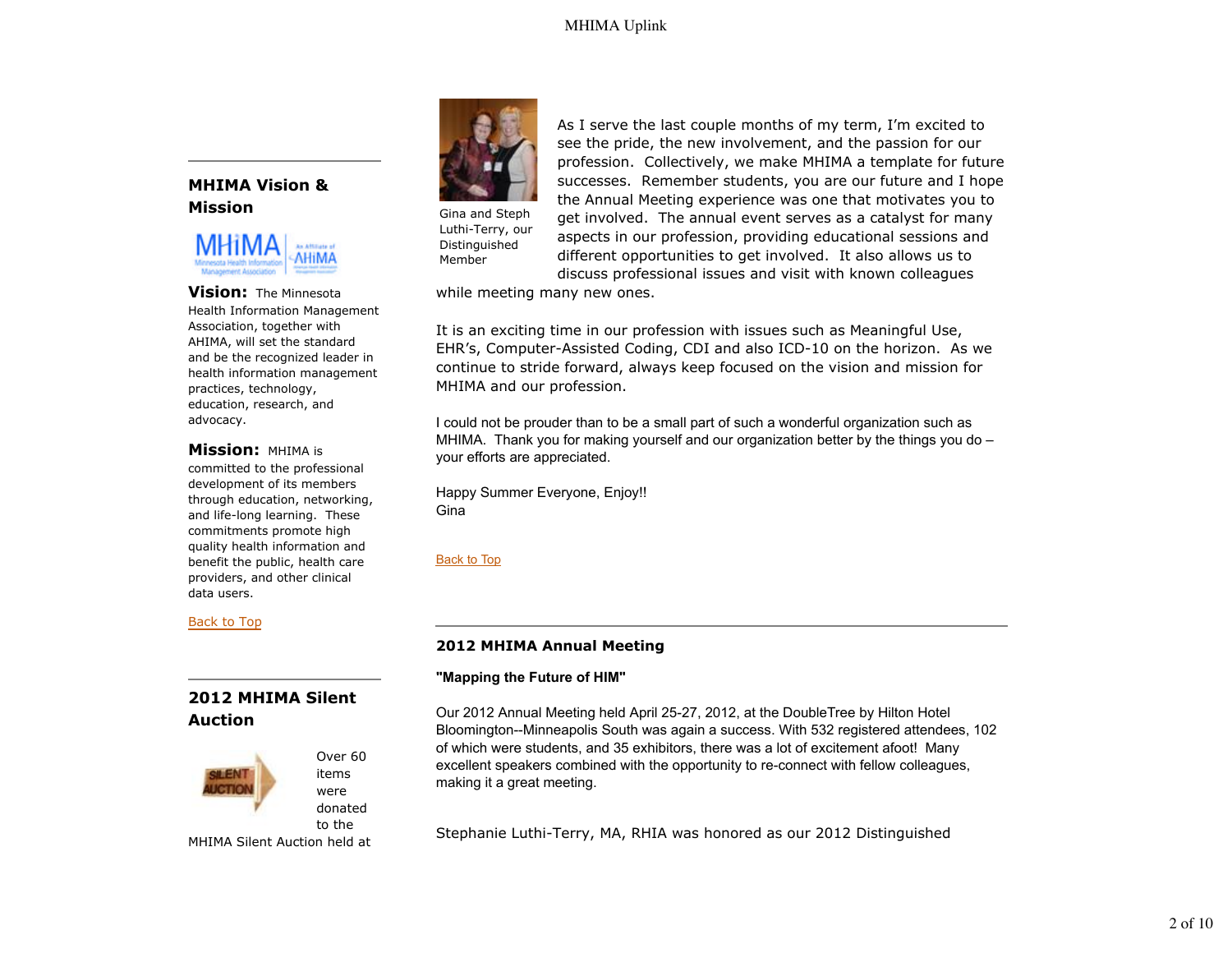the MHIMA Annual Meeting in April. Unique and interesting items continued pouring in at the registration desk until the tables in the Silent Auction room were full. Thank you to the donors and bidders for your generosity in raising over \$4000 this year. Thank you also to the volunteers on the Silent Auction Committee who helped make the event a success.

All proceeds benefit our MHIMA Student Merit Scholarship Fund at the AHIMA Foundation and all gift donations can be considered charitable contributions to the AHIMA Foundation for the estimated fair market value of the donation.

### Back to Top

### **ICD-10**

**Coding Tip of the Month:** In the pregnancy section, in



ICD-10 CM, the number of weeks used to determine abortion, fetal death, and early and late vomiting in pregnancy has changed from 22 weeks in ICD-9-CM to 20 weeks in ICD-10 CM.

**AHIMA ICD-10 Academy is Coming to MN!**

Member. Stephanie is currently the Director of eHIM Business Solutions, at Allina Hospitals and Clinics, Minneapolis, MN.

The Silent Auction generated over \$4,000 in contributions to the AHIMA Foundation, on behalf of our MN Student Merit Scholarship Fund. We awarded

\$6,000 in scholarships to six very deserving HIM students. You can read their essays in the June issue of *Uplink.*

The post-meeting survey is in process, and will continue until through May 31, 2012. All attendees received information about access to the speakers' presentation handouts from our website.

Thank you to the 2012 Annual Meeting committee co-chairs, Brielle Wolf and Jen Callendar, past co-chairs Christina Wallner and Danika Brinda, and the entire team of volunteers who spent countless hours helping to make this another great MHIMA annual meeting.

Mark your calendar for the 2013 meeting, when we'll be at the Grand Casino, Hinckley, Minnesota. The dates are April 24-26, 2013.

### Back to Top

**MHIMA Thanks our Annual Meeting Platinum Level Sponsors - We Appreciate Your Support!** 



**CM Information Specialists**



### **Iod Incorporated**

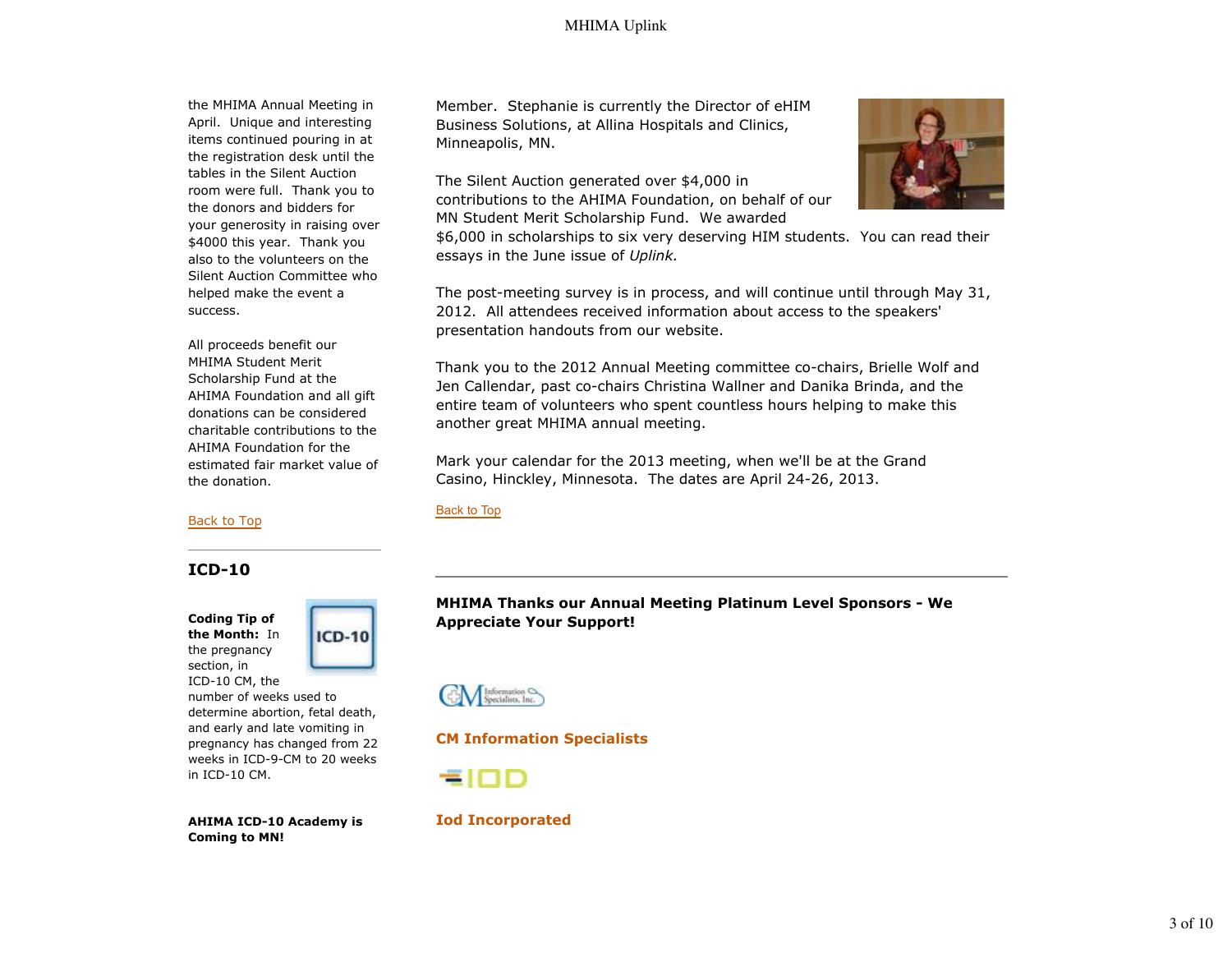MHIMA is pleased to announce that we are the conference supporter for the 2012 AHIMA Academy for ICD-10 CM/PCS. The date has been set for August 8-10, 2012. The hotel location is the Crowne Plaza Minneapolis Northstar.

The AHIMA ICD-10 Academies are very popular events for training in ICD-10 CM/PCS and tend to fill up fast. Registration is now open. Click here for more information.

#### **AHIMA ICD-10 Coder Workforce Training**

AHIMA is conducting an ICD-10 Coder Workforce Training in Minneapolis, MN on October 12-14, 2012. The times are 8:00 am to 5:30 pm. This is a dynamic program for coder training in both ICD-10-CM and ICD-10-PCS. Coding professionals looking to achieve proficiency in these two systems will find this program provides a well-rounded base of knowledge as well as exposure to advanced cases in ICD-10-CM and ICD-10-PCS. Students interested in learning ICD-10 diagnosis coding should register for the ICD-10-CM portion of the program. For more information on the pricing (with deadlines), CEUs offered or to register, click here.

### Back to Top

## **New MHIMA Leaders for 2012-2013**

Congratulations to the new leaders who will assume office July 1, 2012:

- President-Elect: Danika Brinda, MA, RHIA, CHPS
- Secretary: Christina Wallner, RHIA
- Delegate Director: Katie Miller, MA, RHIA
- Delegate Director: Sue Powell, RHIA
- Audit Committee: Suzy Johnson, MS, RHIA
- Audit Committee: Sarah Spoon, RHIA

They join Ranelle Bauer, President, Gina Sanvik, Past-President, Kristi Lundgren, Treasurer and Jean MacDonell, Delegate Director 2nd Year in continuing to govern your organization.

For a complete list of MHIMA's current Board of Directors, click here.

### Back to Top

### **AHIMA Recognizes Volunteers from Minnesota**

MHIMA and AHIMA are proud to recognize a list of 68 MHIMA members who have given their time to volunteer at AHIMA. There are too many to list on this page, so please click here to see the list. Our thanks to these volunteers for serving our profession! Hats off to you!

### Back to Top

### Back to Top

**AHIMA Ballot for 2012**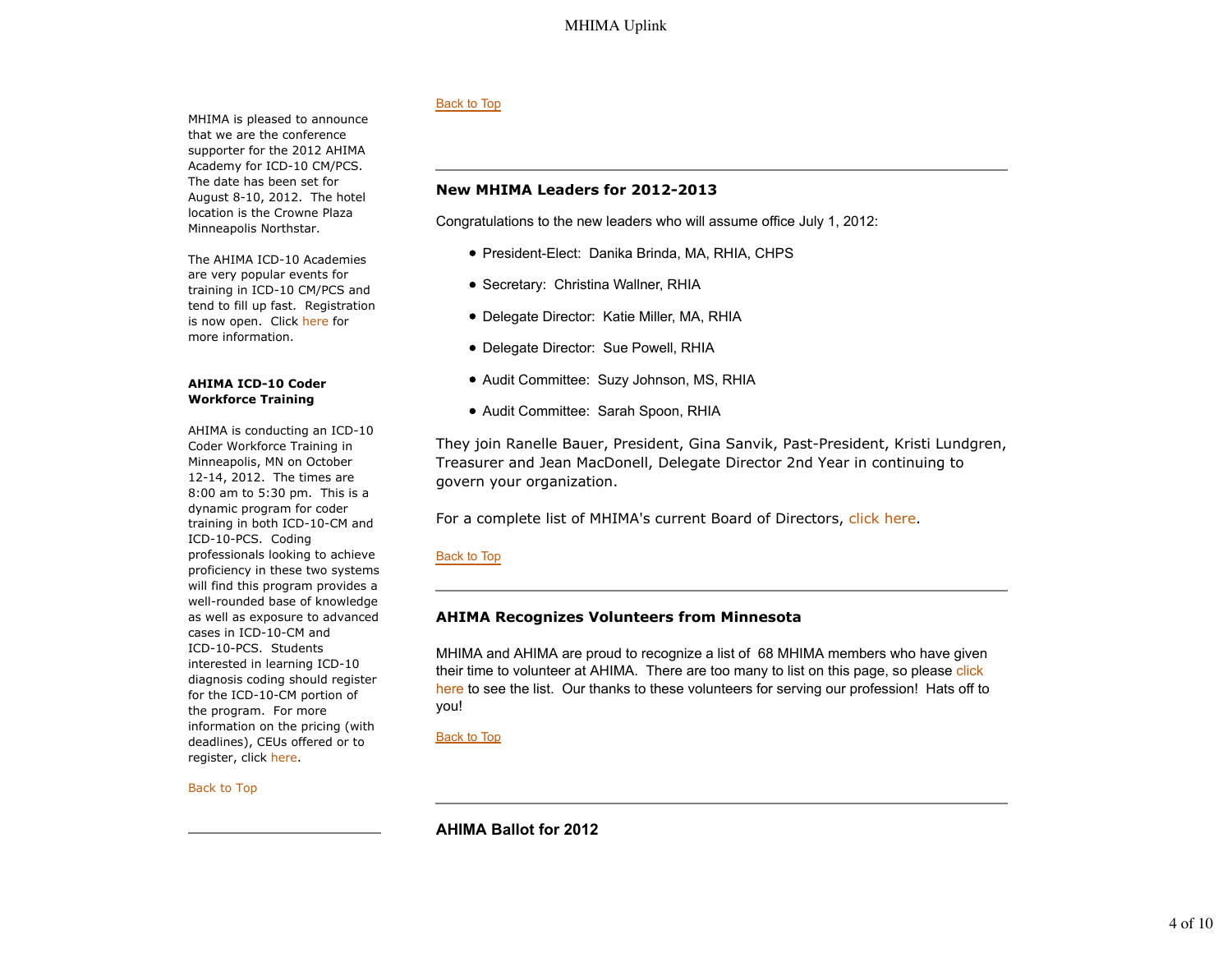# **MHIMA Member Spotlight**

Greetings from the Marketing and Communications Committee!

#### We continue this

month highlighting another of our MHIMA members as a fun and interesting way to get to know our diverse and multitalented group. Want to be in the spotlight? Know someone who should be? Please send names of individuals you would like to know more about, or volunteer yourself to "be in the spotlight" in our monthly e-newsletter.

Criteria for suggested individuals might be, but is certainly not limited to:

New MHIMA member New to active involvement with MHIMA MHIMA member with an interesting or unique job

Forward your suggested name(s) to Jon Cloutier or Amanda Maas.

Back to Top

# **Staying Connected with MHIMA**

Want to stay connected with MHIMA? Be sure your AHIMA profile information is up-todate.

When is the last time you reviewed the information in your AHIMA profile? Have you

Polls open for voting in the 2012 AHIMA Election on June 4, 2012. Active voting members of MHIMA are encouraged to vote for the AHIMA officers, board members and CCHIIM Commissioners. Your vote counts!

Pam Oachs, MA, RHIA is on the 2012 AHIMA Ballot for Commissioner for the Commission on Certification for Health Informatics and Information Management (CCHIIM). Congratulations to Pam on this nomination! MHIMA is very proud of you! You can find detailed information about Pam and the position she is running for by clicking here.



To cast your vote, click on myAHIMA web page.

#### Back to Top

### **MHIMA Member Spotlight - Catherine French, CCS-P**



Our MHIMA member "in the spotlight" this month is Catherine French, CCS-P. Catherine is currently working as the Director for Health Policy and Advocacy with the American Association of Neuromuscular & Electrodiagnostic Medicine (AANEM). As the Director of Health Policy, Catherine monitors the health environment and develops payer, federal and state legislative, and coding strategies to address scope of practice and fraud and abuse concerns in electrodiagnostic and neuromuscular

medicine. She also works with committees to develop practice guidelines, position statements, and quality improvement initiatives and measures relevant to the field. Catherine has an undergrad in Business and a Graduate degree in Advocacy and Political Leadership. Catherine also has her CCS-P and is looking forward to hopefully becoming a "soon-to-be" certified ICD-10 trainer.

A special interest area for Catherine is working directly with the AMA-CPT staff to "ensure appropriate CPT codes, descriptions and RVU valuations are assigned to neuromuscular codes". In the last two years, Catherine has developed the proposals and worked with AMA staff and physicians to introduce 13 new codes to the CPT book. The organization Catherine works for, AANEM, is staffed with over 5,000 physician members (primarily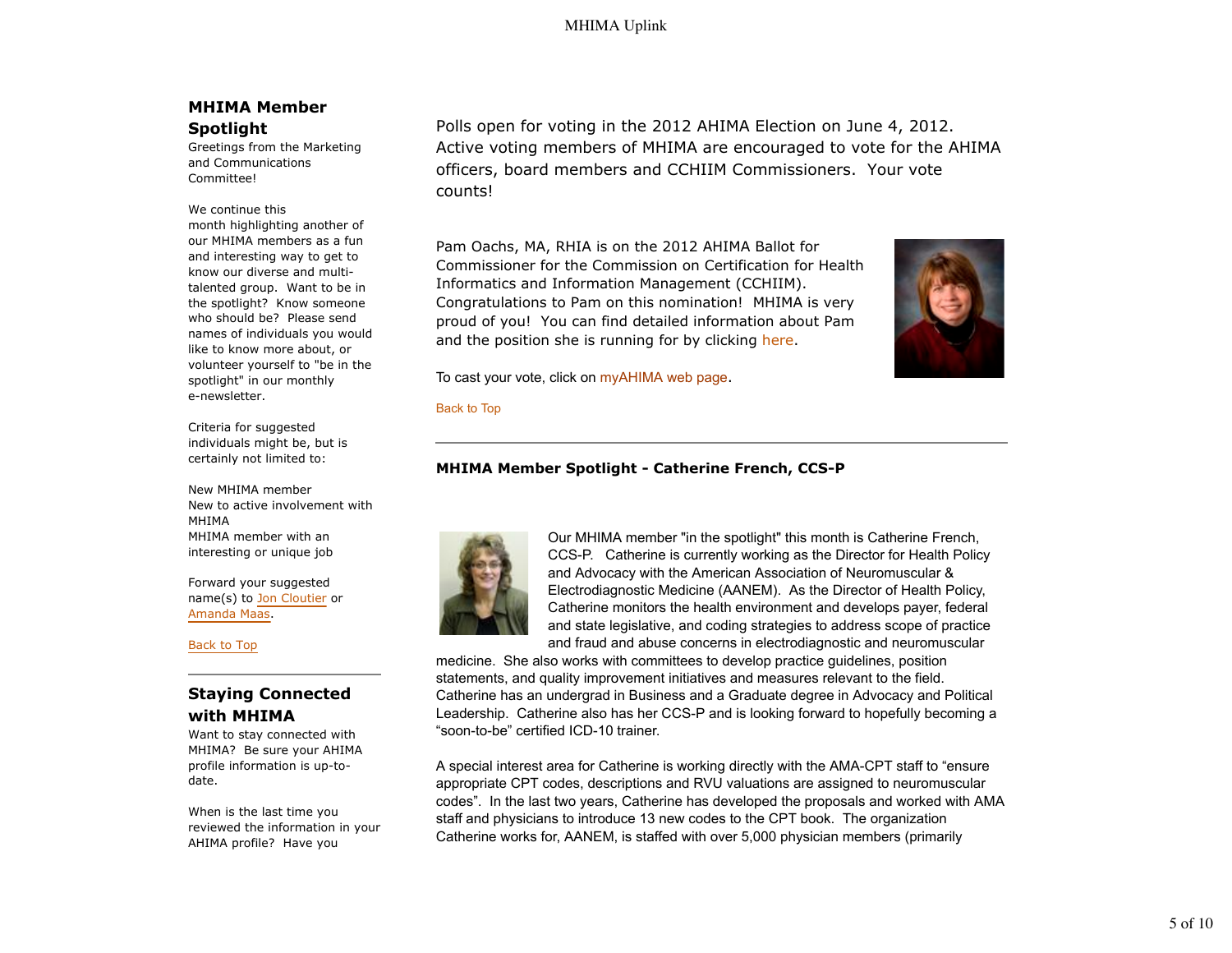changed positions? Do you have a new email address? Have you recently moved? MHIMA depends on the member information in your AHIMA profile on a regular basis, including how we communciate with you.

Take a couple of minutes today and visit the AHIMA website, log in with your seven-digit AHIMA member number and your last name, and click on "My Profile/Dues Renewal." Review all of the sections and update any old information.

In the section for **Component State Association (CSA) Selections**, may we ask that you check "YES" to select e-mails about products and services and "yes" to Postal Mailings. "CSA" stands for the state that you want to be associated with as an AHIMA member. MHIMA uses email as our primary method of communication, and occasionally land mail. If you check "no" in either of these options, you don't receive either type of communication from MHIMA.

Remind your colleagues to update their profile as well. It's the new year! A great time to review your information and stay connected with MHIMA. Thank you!

Neurologists and Physiatrists) across the United States and internationally. Catherine will often work directly with the members to resolve any reimbursement issues they are experiencing. In addition, she will also work with a smaller group of physician members to create evidence based guidelines on treatment of neuromuscular diseases. "AANEM was/is the first medical specialty society to produce a comprehensive guideline for treatment of Adult Onset Pompe Disease and a guideline on the benefits of an ultrasound when diagnosing Carpal Tunnel Syndrome."

When asked why she is interested in MHIMA, Catherine responded with, "I initially joined to connect with my peers via the annual meeting. Once I began volunteering to work on MHIMA committees, I realized the HIM field was much larger than the nose-to-the-book coding that I was doing at the time". Catherine states that her work on the MHIMA Legislative team "ignited a passion" so that she could learn more about lobbying effectively. After she obtained her Graduate degree, the experiences and mentoring she received from her MHIMA colleagues helped position her as an "effective candidate for my current job". In 2011, Catherine and her MHIMA team was nominated and received the AHIMA Triumph Award in their efforts in collaboration and influencing legislation, decreasing health care costs as it relates to the retention of paper medical records, and the creation of white paper in response to copy fee legislation. Great work team!

Some hobbies that Catherine enjoys outside of work are mentoring and reading. She spends time working with a 12 year old and coaching her on ways to overcome many obstacles she's already experienced in her life. Catherine also serves on the regional advisory committee for a non-profit healthcare provider in the state. She claims that this next item may come as "no surprise" to those out there that know her well, but she is also actively involved in grass-roots political activities designed to educate community members on issues impacting their quality of life.

Catherine is happy to say that one of the "perks" of her current job is the ability to travel. She has been to Hawaii, San Francisco, Los Angeles, Tucson, Fort Myers, Quebec City, San Antonio, "and Chicago too many times to count in the last 24 months. I can't believe I get paid to do the work I do!"

It's wonderful to hear the enthusiasm and joy you have for your job! MHIMA is proud to have you as one of us, Catherine.

#### Back to Top

Back to Top

**MHIMA Job Bank**

**LaTour Eichenwald Forum for HIM Leadership**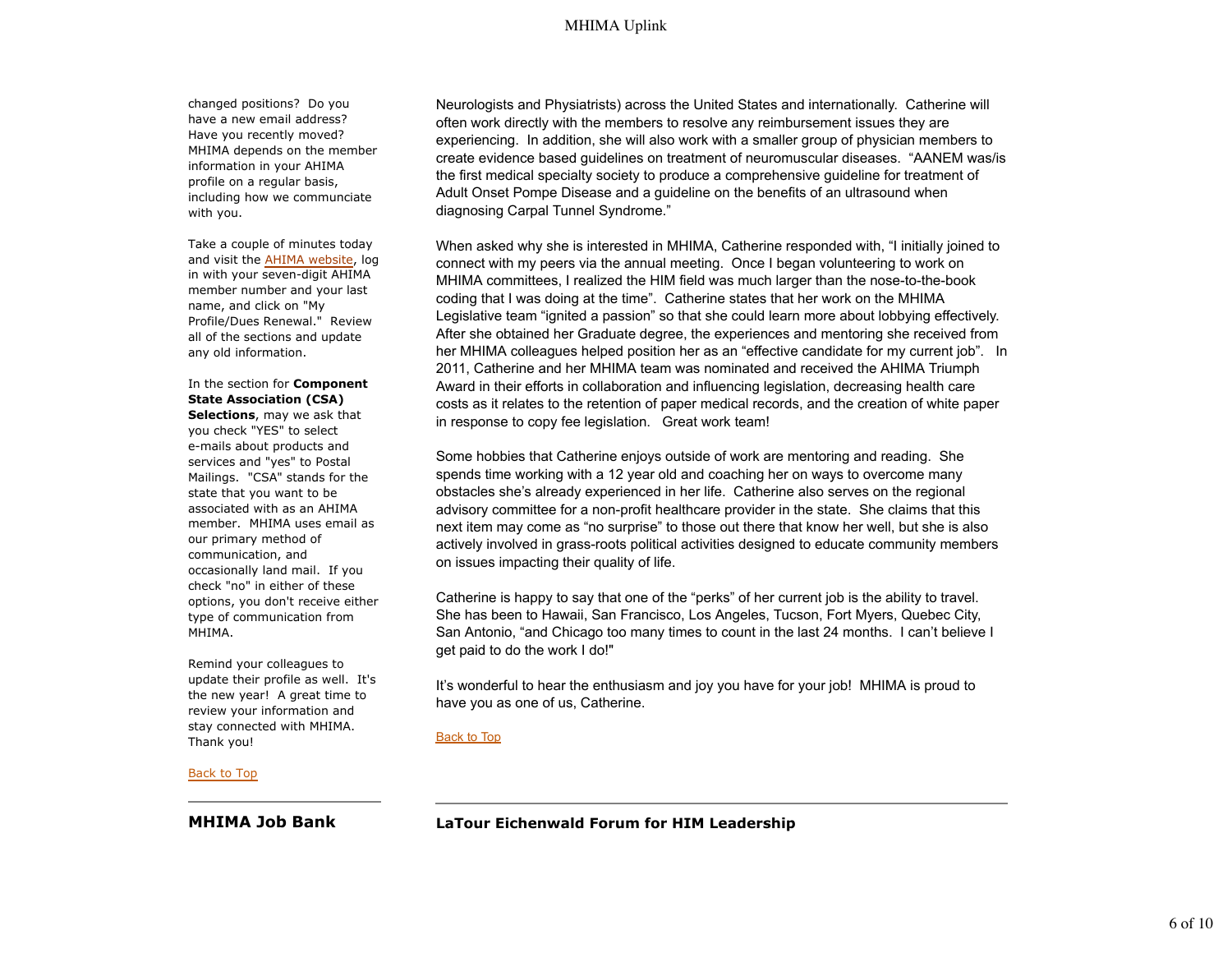Are you seeking a job? Are you an employer looking for a potential employee? Is your facility looking for someone with a skill set of MHIMA members?

Be sure to check out the MHIMA Job Bank Network on our website, which continues to be very popular. New positions are posted on a regular basis. On the Job Bank page, you'll find information about registering as a "job seeker" or as an "employer." Check us out often!

**Job Seekers:** There is no fee to register.

**Employers:** Job posting fees are very reasonable and position postings are open to everyone visiting our Job Bank as a job seeker. E-blasts of job announcements are available for purchase and reach a targeted audience of MHIMA members who receive emails.

Click here to visit the MHIMA Job Bank.

Back to Top

# **Stay Up-to-Date with MN e-Health**

If you aren't receiving the weekly electronic MN e-Health Update newsletter, consider signing up for it. This publication, from the MN Department of Health, keeps you current with issues related to e-health, including HITECH, Meaningful Use, Privacy &

The LaTour Eichenwald Forum for HIM Leadership is scheduled for June 4, 2012 at The College of St. Scholastica, 1200 Kenwood Ave., Duluth, MN 55811. This is a free educational opportunity for HIM professionals. Linda Kloss, former CEO of AHIMA, will be giving a keynote address and the event includes a retirement celebration for CSS HIM faculty members, Kathy LaTour and Shirley Eichenwald-Maki. You can learn more about the event here.

Back to Top

## **Grace Award**

AHIMA announces a new award to recognize outstanding achievement in Health Information Management. The inaugural 'Grace Award' will honor healthcare delivery organizations that have outstanding and innovative approaches in using health information to deliver high quality healthcare. This award is named for founder Grace Whiting Myers. Application deadline is June 30. For more information about the Grace Award, click here.

### Back to Top

# **MHIMA Legal Reference Manual Update: An attorney may sign a subpoena for criminal proceedings**

Please take note of the following amendment to Minnesota Rules 22.02 regarding Criminal Proceedings affecting Chapter 4: 4.1.3 of MHIMA's Legal Reference Manual.

Currently MHIMA's 2011 Legal Manual states under Criminal Proceedings "For Minnesota … subpoenas are to be issued and signed by the clerk under the seal of the court."

**Effective September 1, 2011,** Minnesota Rules 22.02 regarding Criminal Procedure states a subpoena can be issued under the seal of the court **or by an attorney**. Further regarding subpoenas issued by attorneys the rule states:

The attorney must personally sign the completed subpoena on behalf of the court, using the attorney's name. A subpoena issued by an attorney need not bear a seal, but must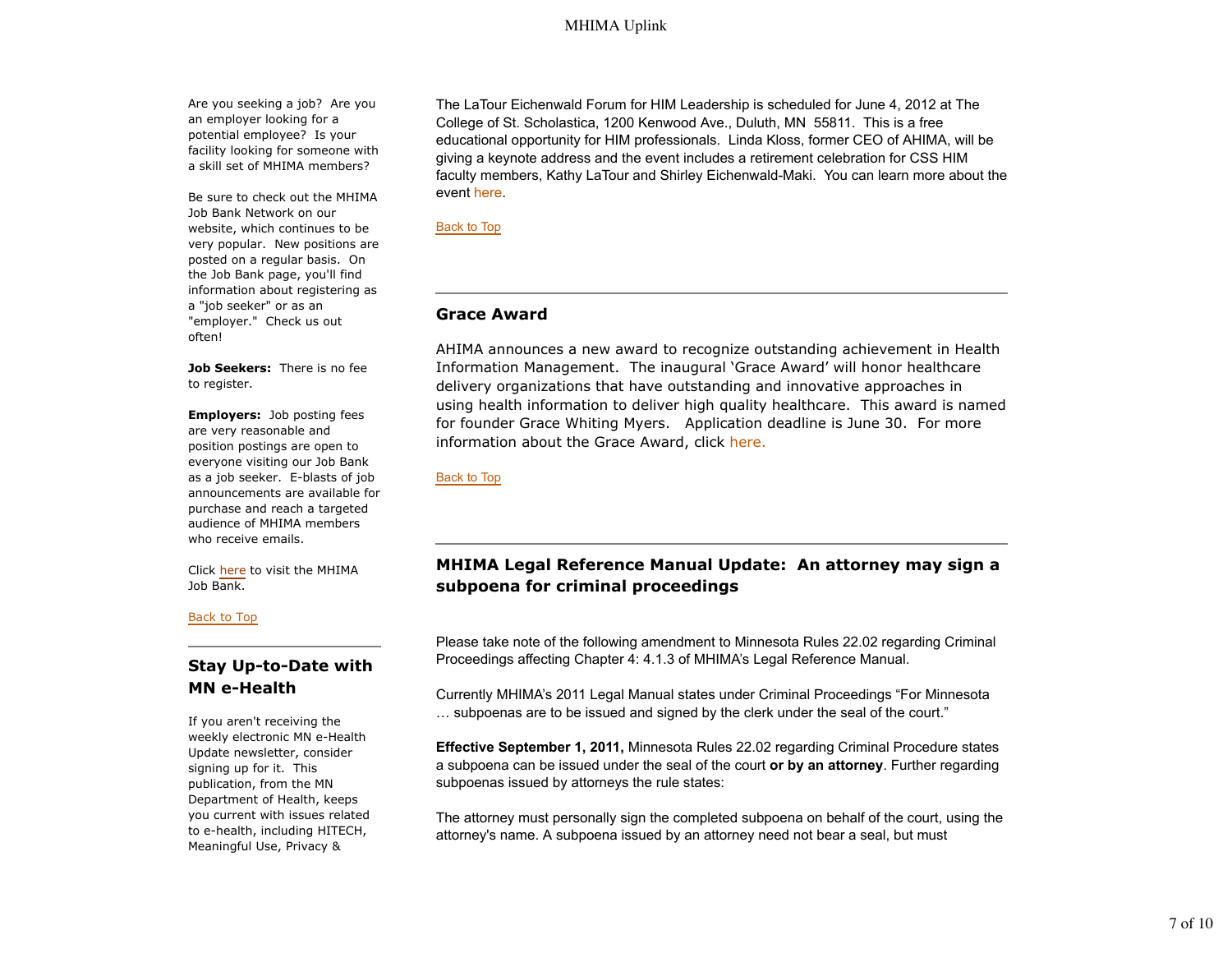Security and others. You'll also find links to e-Health resources available for your use. To subscribe, click here.

#### Back to Top

# **MHIMA Promotional Items**

We have discounted the prices on our MHIMA logo navy crewneck sweatshirt and our navy button down shirt. A limited quantity of these items are available to purchase by visiting our MHIMA Store on our website to order. We also have a limited quantity of our MHIMA Coffee Mugs with Spoon which could be great collector's items some day! Our MHIMA logo items make a great gift for yourself or a colleague, or to honor someone's achievement. Hurry while quantities are still available!

### Back to Top

otherwise comply with the format requirements in subdivision 1. The completed subpoena must include: (a) the attorney's printed name; (b) attorney-registration number; (c) office address and phone number; and (d) the party the attorney represents."

**This amendment only applies to Minnesota Criminal Proceedings**. The Legal Reference Manual's subpoena instructions still apply regarding Civil Proceeding and Juvenile Protection Matters. Keep in mind the following regarding subpoenas:

If a health care provider receives a subpoena or court order from another state for medical records, the provider should contact the attorney issuing the subpoena and inform them that Minnesota does not recognize out of state legal requests. However, a properly executed authorization to release information would be honored. If the out-of-state attorney cannot obtain patient authorization, they will need to work through a local attorney or court for a subpoena duces tecum or court order.

Subpoenas to appear before a federal court must be served in the district of the court or within a 100 mile radius of the location where the witness lives and works to be applicable: beyond this scope an objection to the appearance can be made unless reasonable compensation has been assured to the witness appearing  $[FRCP 45 (b)(2) / FRCP 45 (c)$ )(3)(B)(iii)] (MHIMA 2011 Legal Reference Manual p. 4-2)

For more information refer to Minnesota Rule 22 for Criminal Procedure and Minnesota Administrative Rules 1400.7000 on Subpoenas.

Andrea Heikkinen, RHIA Co-Chair, MHIMA Legal Reference Manual Committee

### Back to Top

### **Updated Maximum Charges for Patient Records**

The Minnesota Department of Health has published the **Maximum Charges for Patient Records** February 2012, confirming the annual determination of maximium charges for patient records. When section 144.292 of the Minnesota Statutes applies, the maximium charges for 2012 are \$1.27 per page for copy charges and \$16.82 for retrieval fees.

You can obtain a copy of the February 2012 document by clicking here.

### Back to Top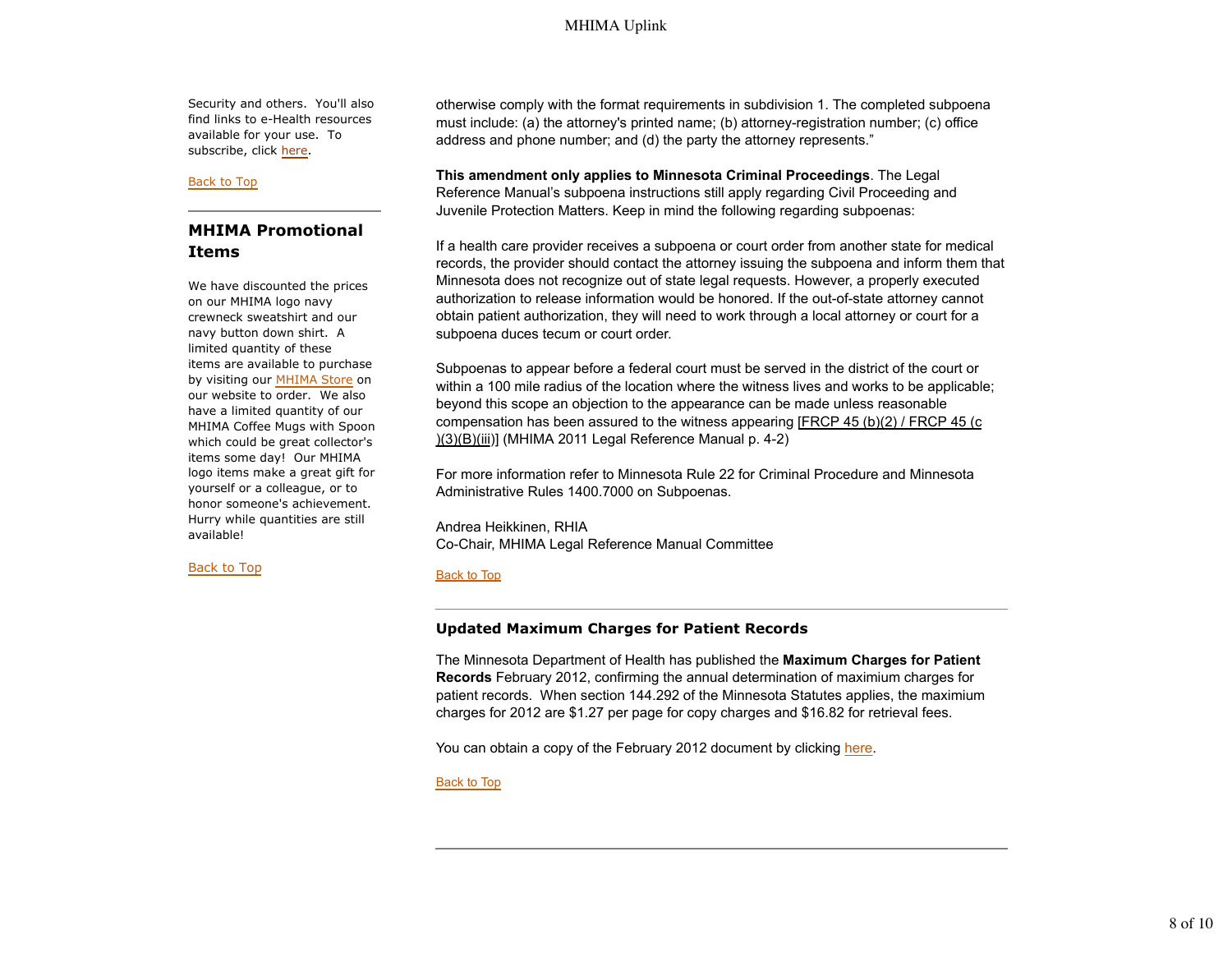### **MHIMA 2011 Legal Reference Manual**

Do you have legal HIM questions? Do you wish there was a convenient reference you could have on your desk to answer many of them? The 2011 MN Legal Reference Manual on CD is ready to help you and is available for purchase!

The manual is a great resource for everyone in the field of HIM, regardless of your work setting. It pertains to all areas of HIM. Various chapters include topics such as health care records, record retention and storage, reporting requirements, legal proceedings and requests, disclosure of health information and patient access, consents, behavioral health records, long term care records, home care and hospice records, ambulatory care records, risk management, HIPAA, research, and medical identity theft. Feel confident in your research and decision making using MHIMA's MN Legal Reference Manual.

The co-chairs of our MN Legal Reference Manual committee are Andrea Heikkinen, RHIA, and Susan Schanno-Foss, RHIT. Email questions pertaining to the Manual or suggestions for improvements in the next edition (coming in 2013) to both Andrea and Susan.

Attention Students: MHIMA supports students of HIM and offers a special discounted rate for AHIMA students who want to purchase the legal reference manual.

MN Legal Reference Manual pricing: \$150 MHIMA/AHIMA members (from sales tax-exempt organizations) \$200 non-members (from sales tax-exempt organizations) \$90 student members of AHIMA with MN as their designated state and enrolled in a taxexempt educational program

Individuals ordering from organizations who are not MN sales tax-exempt will be charged MN sales tax in addition to the prices listed above. Tax-exempt organizations must have a copy of their MN sales tax exemption form on file in the MHIMA Executive Director office.

For more information and to order, click here.

Back to Top

## **MHIMA Coding Roundtable Tool Kits**

The MHIMA Coding Roundtable Committee has developed a number of "tool kits" for use by MHIMA members to support coding education and discussion in your facilities and at your